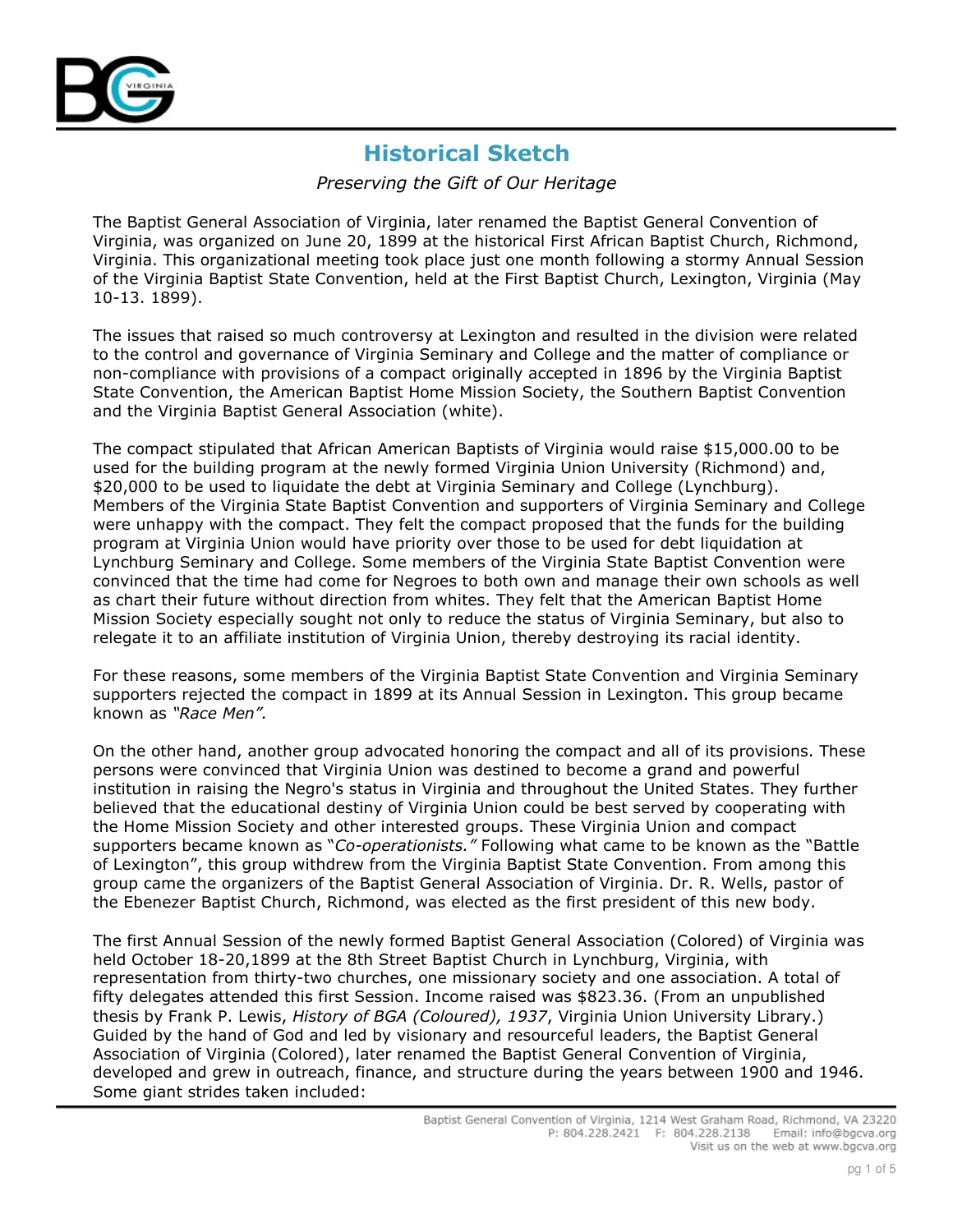

Preserving the Gift of Our Heritage

- The Baptist General Association (Coloured) endorsed a recommendation that there should be an organization of women of the state to act as an auxiliary. This idea came to fruition on June 19, 1900 at the Sharon Baptist Church, Richmond, when the Women's Baptist Missionary and Education Association, now known as the Division of Women, was formed, with Mrs. Margaret Rose Johnson as president. This group has given excellent ongoing leadership in support of the objectives of the Convention. Its energies and leadership have specifically been devoted to the missionary ministry endeavors in churches across the State.
- Through the effort and foresight of the Women's Association, the Junior Department, now  $\bullet$ Division of Youth, was organized in 1923. Its first Annual Session was at Virginia Union University in 1924, with Mrs. Alice Spindle of Richmond as president.
- Between 1900 and 1945, the State Sunday School Convention and the Baptist Young People's  $\bullet$ Union (BYPU), already in existence, chose to become affiliated with Baptist General Convention. These two groups did much to unify the Baptist efforts in Virginia and to bring all forces together in spirit, work and understanding.
- During these formative years, Baptist General reached beyond the borders of the United States in its outreach and missions to funnel its support of foreign missions through the Lott Carey Baptist Foreign Missions Convention. During the 4<sup>th</sup> Annual Session of Baptist General Convention in 1902, held at the First Baptist Church, Farmville, an offering of \$61.77 was presented to the corresponding secretary of Lott Carey, Dr. W. M. Alexander. Support of the Lott Carey Foreign Missions Convention has greatly increased over the years and a vital cooperative relationship had been maintained. Today, Virginia continues to be perhaps the strongest supporter of the Lott Carey Foreign Missions Convention.
- At its 1902 Annual Session the Baptist General Convention under took another giant step in  $\bullet$ support of education. A resolution was adopted that called for the creation of nine academies to be established throughout the associations and districts of Virginia. These secondary schools were to be financially supported by the Convention in the amount of \$200.00 each per year. Controlled and owned by the black Baptists of Virginia, these schools were managed by a board of trustees that was appointed jointly by the local associations and the Baptist General Convention. The last of these schools, located in Charlotte County, closed around 1958.

With approximately only six State supported public school in Virginia for Negroes at that time, these academies were desperately needed to provide basic secondary educational opportunities. Approximately four other private black schools, already in existence, were accepted for affiliation with the Baptist General Convention of Virginia. From these institutions came many graduates who made significant marks in numerous fields of endeavors, especially teaching and preaching.

In 1946, Baptist General underwent a significant structural change that represented a real faith commitment. In that year a proposal drafted by Dr. Harvey N. Johnson and others was adopted. This proposal urged that black Baptist forces would unify under one umbrella for a more effective ministry. The Women's Baptist Missionary and Education Association, the Sunday Convention and the Baptist Young People's Union agreed to cooperate under a unified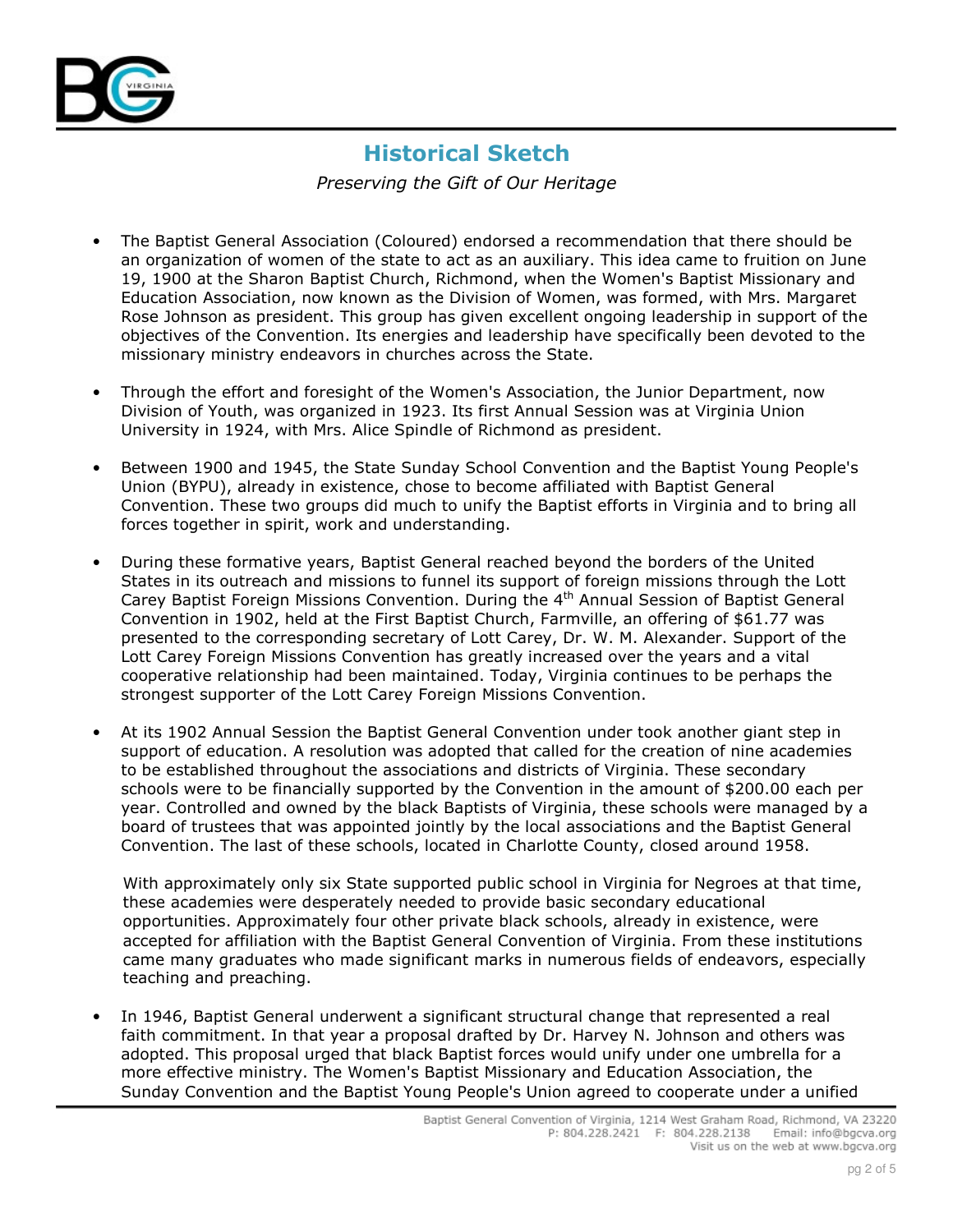

Preserving the Gift of Our Heritage

plan of cooperation. Structurally, this cooperative initiative became known as the Baptist Allied Bodies. Dr. Charles L. Evans, pastor of the Zion Baptist Church in Petersburg, Virginia, accepted this challenge to coordinate Baptist forces in Virginia as the Executive Secretary. This was a great faith step on his part.

In 1947, Baptist General joined forces with the Virginia Baptist State Convention, from whom it ha split in 1899, and with the Virginia Baptist General Association (white) to begin a ministry of providing food, clothing and shelter for homeless children. This cooperative effort culminated in the beginning of the Baptist Children's Home of Virginia Baptists, Inc., in Petersburg, Virginia. Hundreds of homeless and needy children have been blessed because of this existence of this facility.

Located on 265 acres of land, Mrs. Janice Mack lead the churches in Virginia in constructing a multipurpose on the grounds of the Children's Home in 1996. The facility is used by a variety of churches and community groups. In 2000, Mrs. Mildred Tucker succeeded Mrs. Mack as Executive Director of the Children's Home.

### **Ministry With Children and Youth**

The Baptist General Convention of Virginia has maintained a vital interest in addressing the needs of its youth and children. In addition to its work with youth through the Sunday School Convention, the BYPU and the Junior Department, already mentioned, the Convention developed Camp Carey for girls, in 1945, on a site provided by the Women's Missionary Union of Virginia (white) on Swift Creek near Colonial Heights, Virginia. Mrs. Lena Smith was named the first director. Through similar cooperative efforts, Camp H. N. Johnson for boys started in 1946 at a site known as Camp J. R. Thomas, owned by the Future Farmers of America, also located in Chesterfield County.

A Youth Commission emerged in the mid-1960's that was charged with the responsibility of planning and implementing a statewide Youth Day each year. In 1977, Youth Day was expanded to include a youth retreat at the Eagle Eyrie Baptist Assembly Conference Center in Lynchburg, Virginia. This retreat began with an attendance of approximately 300. It has grown to one separate weekend for junior high youth (900-1000 in attendance) and two senior high weekends with approximately 1200 n attendance and 700-800 in attendance, respectively. The first recognized Youth Director was the Reverend H. G. Knight in the mid 1950's. This position, expanded in the 1970's, was staffed by Dr. Robert L. Pettis, Sr. and subsequently followed by seven others. The Reverend Leo Whitaker was the first full time director. In 1984, the Division of Youth began sponsoring "BGC Day" at Kings Dominion for the purpose of the development of relationships and fellowships among the youth of Virginia. This occasion has proven to be quite popular with over 4000 in attendance.

### **Christian Education**

Born out of support for Virginia Union University and its School of Theology, the Baptist Genera Convention of Virginia has continued to be a promoter of Christian education. After her tenure as president of the Women's Convention, Mrs. Lena Smith was named "field worker" for Christian Education. Often utilizing local persons as adjunct staff, Mrs. Smith traveled throughout Virginia conducting Christian Education classes and workshops. Through her efforts,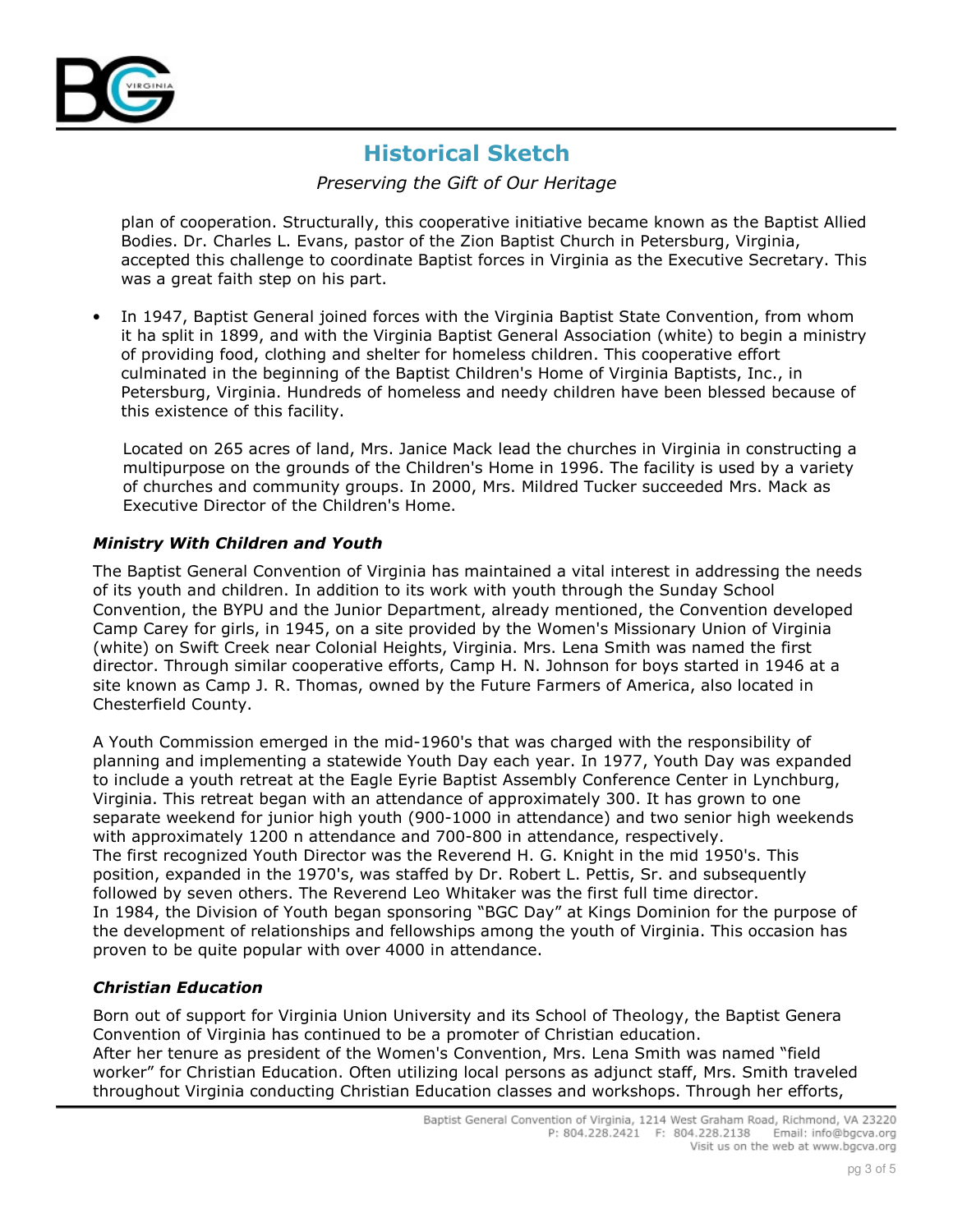

Preserving the Gift of Our Heritage

missionaries, church school teachers, leaders, ushers, choir members, and others took advantage of the opportunity to study and grow in churchmanship and discipleship. In the mid 1970's, a Director of Christian Education was officially hired to coordinate the Convention's Educational Ministry as well as the Church School Congress, The Reverend Paul Clark, Dr. Gloria Taylor, and Mrs. Sheryl Blowe-McDowney have filled this position. Christian Education teams have been developed and effectively used in conducting workshops, retreats and conferences in the local church, for associations, and statewide events.

The Christian Education Congress, formally known as the Church School Congress began to hold its educational events in conjunction with the Annual Session of the Baptist General Convention in the late 1970's. Thus, providing expanded opportunities for learning and growth for messengers, their churches, their associations, and Baptist General. From the 300 persons who attended the first Annual Session, messengers now number over 2100, who attend the Annual Session and Congress of Christian Education.

In cooperation with the Samuel DeWitt Proctor School of Theology at Virginia Union University, Baptist General created the Evans-Smith Leadership Training Institute in 1983 in order to continue developing competent and efficient church leaders.

Other activities of the Baptist General Educational Ministries include several annual statewide events - Superintendents' and Christian Educators' Symposium, ThemeThrust Conference, Grantwriting Training, Prison Ministry Forum, Curriculum Conference; and, regional teacher and leader training. A Christian Education Award was instituted to keep Christian Education at the forefront of the church's ministry and to recognize churches and associations who are striving for excellence in their teaching ministry.

Baptist General's Educational Ministry continues to be creative and innovative in enabling and equipping persons to live a lifestyle of being committed followers of Jesus Christ; and to identify Christian Education as that ministry which under girds every ministry in the church.

### **Ministry With Men**

In order to challenge the men of Virginia and provide an avenue through which they can utilize their skills and talents in promoting the cause of Christ, Christian stewardship and support for their local congregations, a Division of Men was created in 1977, with Mr. James H. Taylor as the first president. Through this structure and the more recent regional format, men in the local churches and associations are setting new heights in loyal support of objectives and causes that meet needs today. In 2006, the mission of the Division was expanded to include Outreach to Young Men, Men's Health Forums, Emergency Preparedness and Marriage and Couples Ministry.

### **Operations Ministry**

In 1992, the Baptist General Convention of Virginia took occupancy of its current Operations Center located on the campus of Virginia Union University. The Convention provides a multifaceted ministry through its Executive Minister, The Reverend Cessar L. Scott and the staff consisting of Director of Christian Education, Mrs. Sheryl Blowe-McDowney; Director of Youth and Young Adults, The Reverend Shaun Jones; Director of Women's and Wellness Ministries, Mrs. Barbara Crump; Director of Men's Ministry, Dr. Elijah Burke; Administrative Secretary, Mrs. Connie Williams-Crump; a Ministry Assistant, 12 AmeriCorps Members, two Office Support